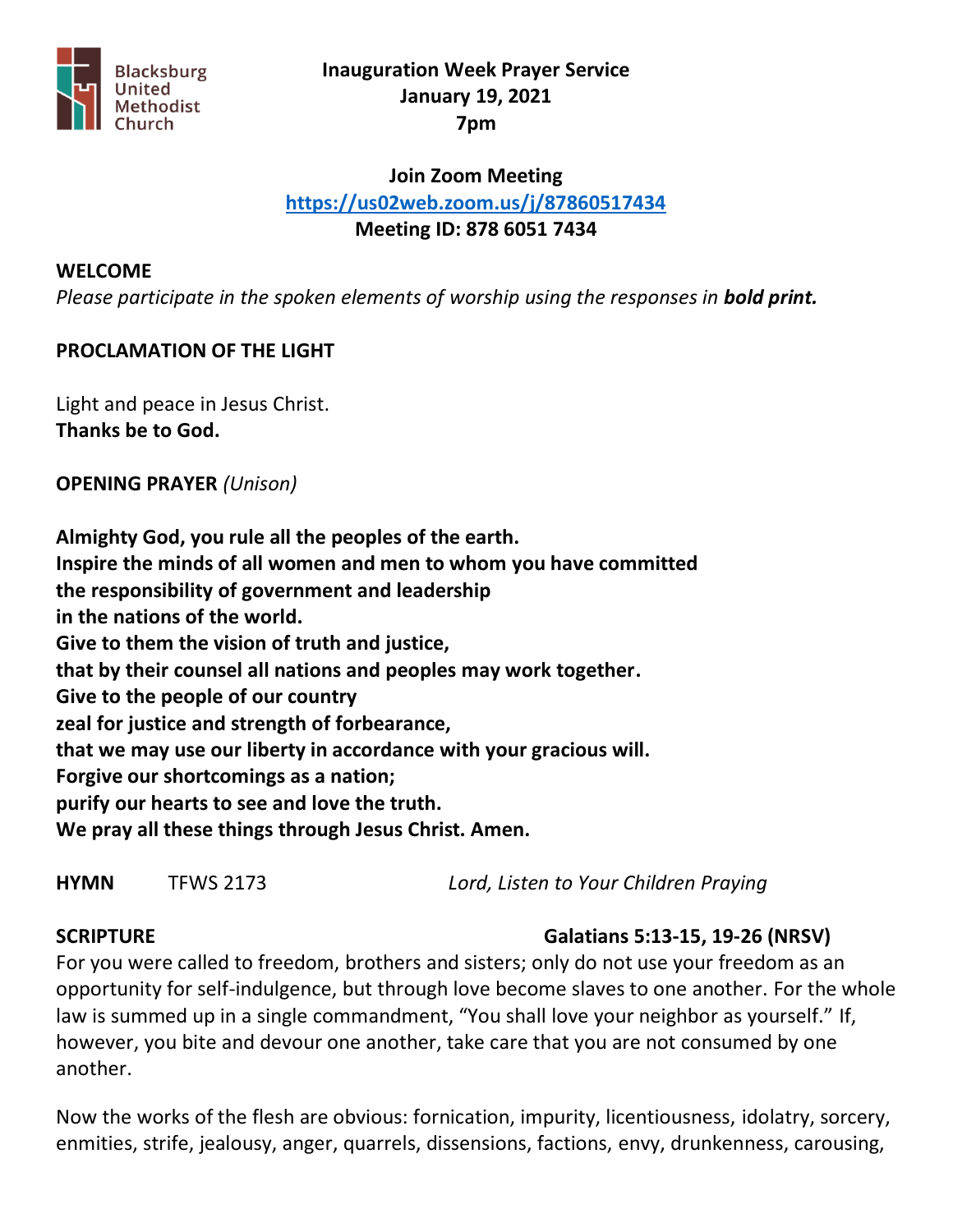and things like these. I am warning you, as I warned you before: those who do such things will not inherit the kingdom of God.

By contrast, the fruit of the Spirit is love, joy, peace, patience, kindness, generosity, faithfulness, gentleness, and self-control. There is no law against such things. And those who belong to Christ Jesus have crucified the flesh with its passions and desires. If we live by the Spirit, let us also be guided by the Spirit. Let us not become conceited, competing against one another, envying one another.

This is the word of God for the people of God. **Thanks be to God.**

## **SILENCE**

*A few moments of silent prayer and reflection.*

# **PRAYERS OF THE PEOPLE**

*In the silence after each petition, please enter your prayers in the chat.*

*At the conclusion of each time of petition, the worship leaders and people respond:*

Lord in your mercy **Hear our prayer**

Together, let us pray

for the people of this congregation... for those who suffer and those in trouble... for the concerns of this local community... for the world, its peoples, and its leaders... for our country, and our government… for President-elect Joe Biden, and Vice-President-elect Kamala Harris... for outgoing President Donald Trump, and outgoing Vice-President Mike Pence… for the peaceful transfer of power... for the Church universal—its leaders, its members, and its mission... in communion with the saints….

# **Amen.**

**SUNG RESPONSE** TFWS 2200 *O Lord, Hear My Prayer*